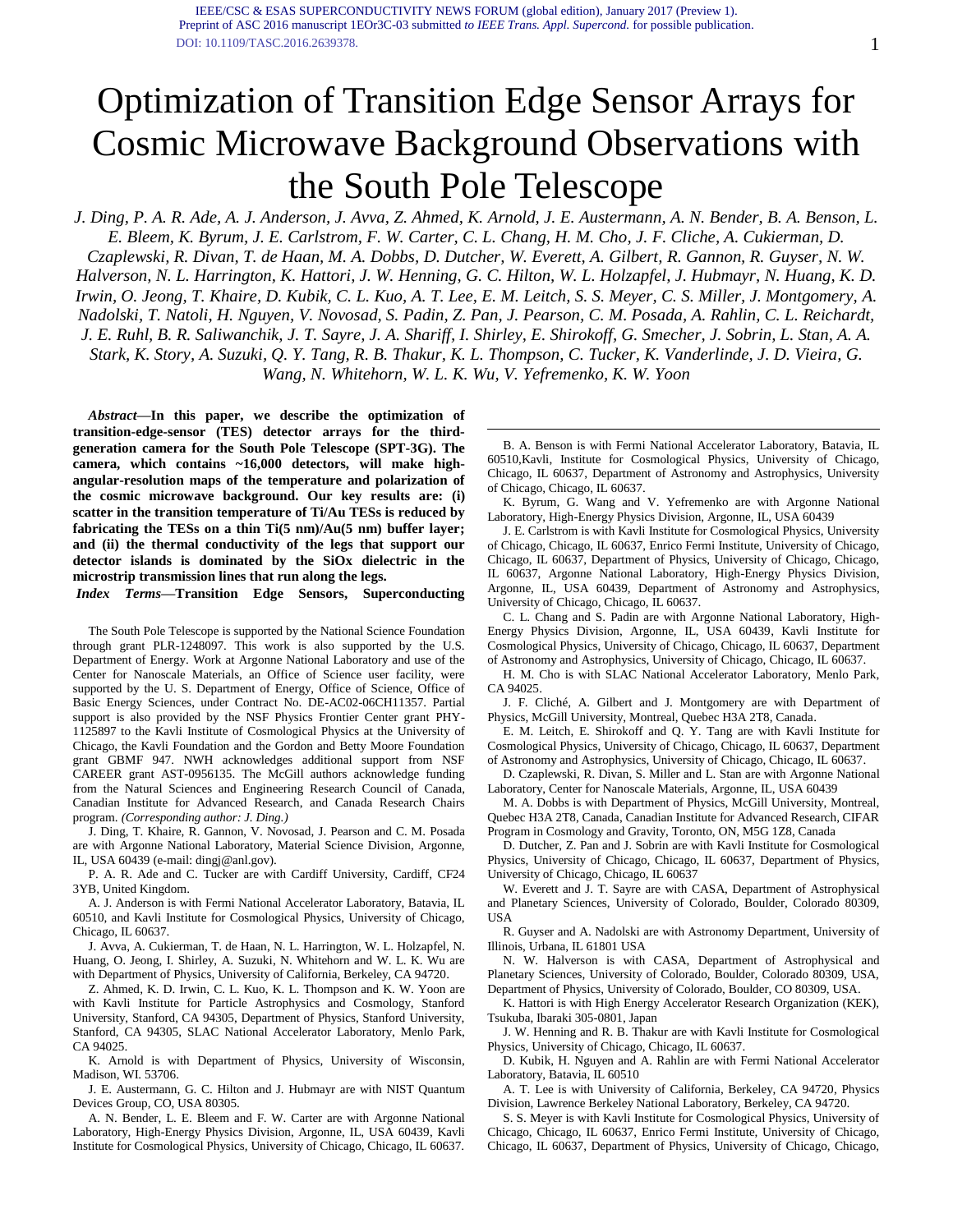IEEE/CSC & ESAS SUPERCONDUCTIVITY NEWS FORUM (global edition), January 2017 (Preview 1). [Preprint of ASC 2016 manuscript 1EOr](http://ieeexplore.ieee.org/document/7784774/)3C-03 submitted *to IEEE Trans. Appl. Supercond.* for possible publication. DOI: 10.1109/TASC.2016.2639378.

**Detectors, Bolometers, Cosmic Microwave Background, South Pole Telescope.**

#### I. INTRODUCTION

**CURRENT cosmic microwave background (CMB)**<br>[11. [2] experiments aim to precisely measure [1], [2] experiments aim to precisely measure the CMB polarization, especially the parityviolating B-mode polarization, [3] with the goal of measuring the energy scale of inflation, the number of neutrino species, and the sum of masses of neutrinos. [4], [5] The measurements require exquisite sensitivity, which means large-format cameras with many bands for removing foreground signals. [6] One such camera, which is being built for the next-generation experiment on the South Pole Telescope (SPT-3G), [7] has 2690 pixels, each with 6 transition-edge sensor (TES) detectors [8], [9] measuring 2 linear polarizations in 3 bands, and will be deployed at the end of 2016.

In this paper, we describe the optimization of the TES detector arrays for SPT-3G. The TES critical temperature  $(T_c)$  distributions of wafers prepared by two different detector fabrication processes and two different TES film structures have been systematically investigated. The result shows that the TES performance becomes more controllable if the TES is prepared on an unetched surface with a thin  $Ti(5 \text{ nm})/Au(5 \text{ nm})$  buffer layer. The thermal link, a LSN(low-stress silicon nitride)/Nb/SiOx/Nb quadruple layer structure, is another critical component for the detector array. Two test wafers were fabricated to investigate the detailed thermal link properties as functions of the film structure and the leg dimensions. We found that the thermal

- IL 60637, Department of Astronomy and Astrophysics, University of Chicago, Chicago, IL 60637
- T. Natoli is with Dunlap Institute for Astronomy & Astrophysics, University of Toronto, Toronto, ON, M5S 3H4, Canada.
- C. L. Reichardt is with School of Physics, University of Melbourne, Parkville, 3010.
- J. E. Ruhl, B. R. Saliwanchik and J. A. Shariff are with Physics Department, Case Western Reserve University, Cleveland, OH 44106.
- G. Smecher is with Three-Speed Logic, Inc., Vancouver, B.C., V6A 2J8, Canada.
- A. A. Stark is with Harvard-Smithsonian Center for Astrophysics, Cambridge, MA 02138.

K. Story is with Kavli Institute for Particle Astrophysics and Cosmology, Stanford University, Stanford, CA 94305, Department of Physics, Stanford University, Stanford, CA 94305.

K. Vanderlinde is with Dunlap Institute for Astronomy & Astrophysics, University of Toronto, Toronto, ON, M5S 3H4, Canada, Department of Astronomy & Astrophysics, University of Toronto, Toronto, ON, M5S 3H4, Canada

J. D. Vieira is with Astronomy Department, University of Illinois, Urbana, IL 61801 USA, Department of Physics,University of Illinois, Urbana, IL 61801 USA.

conductance is approximately linearly dependent on the leg width-to-length ratio in our detector arrays, and the LSN contributes approximately 30% of the total thermal conductance of the whole leg. These results provide important information for improving the overall sensitivity of the detector array.

The paper is organized as follows: Section II gives an overview of the detector fabrication and characterization, Section III describes the TES performance with different substrate surfaces and film structures, and Section IV describes an investigation of the thermal link properties.



Fig. 1. (a) SEM image of a pixel. (b) Detail around the island. All TESs are with a dimension of 15  $\mu$ m $\times$  80 $\mu$ m in this paper. The sketch shows the crosssection of a leg. The LSN layer was 1µm before processing and it will be thinner in the final devices. (c) TES resistance as a function of the  $P_{\text{tot}}$  for different bands. (d)  $P_{sat}$  as a function of the Bath Temperature  $T_b$ : measurements (points) and predicted trend (solid curves).

#### II. DETECTOR DESIGN AND CHARACTERIZATION

## *A. Design*

The SPT-3G camera has 10 hexagonal detector arrays, each containing 269 pixels. Fig. 1(a) shows the details of a pixel. The millimeter-wavelength signal is received by a self-complementary, logperiodic, broadband, sinuous antenna. [10], [11] Three-pole, quasi-lumped-element filters [12]–[14] split the signal into three bands centered around 95, 150 and 220 GHz. Superconducting, 10  $\Omega$ , Nb, microstrip, transmission lines [15] distribute the balanced signal for each band to the appropriate detector island, where it is absorbed by a 20  $\Omega$ Ti/Au load resistor. The change in temperature of the island is then sensed by a Ti/Au TES. A 750 nm thick layer of Pd is deposited on the island to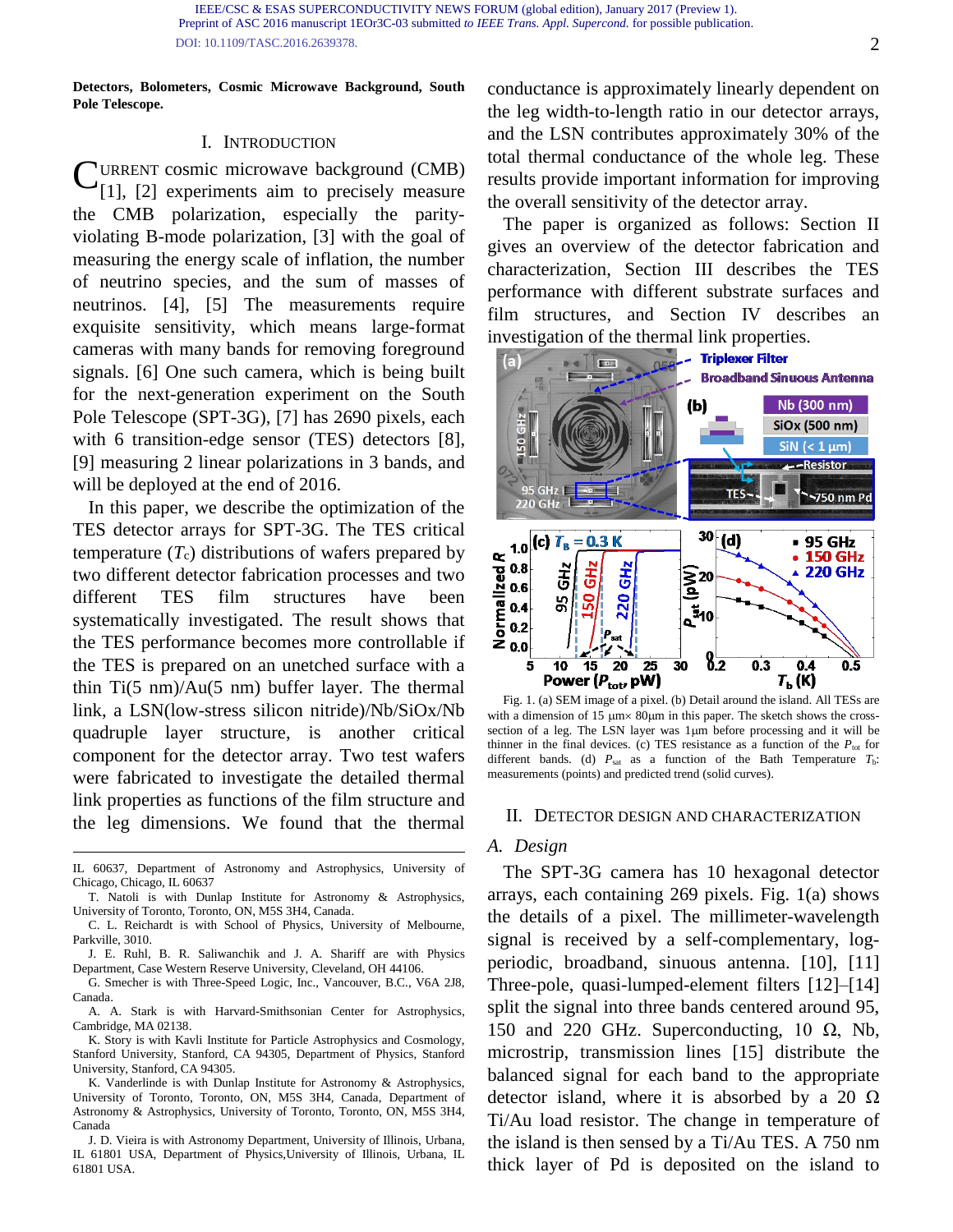increase the heat capacity and stabilize the detector. [16] The thermal link of the TES detector is a set of four LSN legs that support the island. The leg length and width is designed to provide a detector saturation power  $(P_{sat})$  roughly 2.5 times the expected loading (*P*load) from the sky, telescope, and cold optics. Detailed information about the island and the leg are shown in Fig. 1(b). Fabrication details for the SPT-3G detector arrays are given in"""" $\dot{y}$  g'lougv'loughland 04  $\dot{y}$ d $+0$ Posada et al.. [17], [18]

# *B. Characterization*

A digital, frequency-domain, multiplexing scheme [19] has been developed to read out groups of 64 detectors using a single pair of wires, [20] makeing it possible to quickly evaluate the performance of large numbers of detectors.

For this work, the detector performance was investigated using measurements of the resistance, (*R*), versus *P*sat for different bath (i.e., wafer or wafer holder) temperatures  $(T_b)$  as shown in Fig. 1(c).  $P_{sat}(T_b)$  is indicated by the dashed lines in Fig. 1(c). Values of *P*sat(*T*b) from Fig. 1(c) can be plotted, as in Fig. 1(d), and fitted to:  $[21]$ – $[23]$ 

$$
P_{\text{sat}} = K \cdot (T_c^n - T_b^n) \tag{1}
$$

where the constant  $K = NkA/l$ , N is the number of legs, *A* is the leg cross section, *l* is the leg length, *k* is the thermal conductivity of the leg material, and, *n* is the index for thermal conductivity. The fit yields values of the parameters and the thermal conduction ratio  $G(T_c) = dP_{sat}/dT = nKT_c^{n-1}$ . Since the phonon noise equivalent power (NEP) [24] is directly related to  $G$  and  $T_c$ , it is important to keep *P*sat within a reasonable range.

Currently in SPT-3G project, the target  $T_c$  is 510 mK and the target *P*sat is 10.6 pW, 16.0 pW and 21.0 pW for 95 GHz, 150 GHz and 220 GHz bands, respectively. These values are equal to twice the expected optical loading during normal operation, assuming an overall optical efficiency of 85%. They may be varied depending on the measured optical efficiency.

## III. TES PERFORMANCE

In some SPT-3G arrays, the TESs are fabricated on an etched SiOx surface, [17] while in others, the TESs are fabricated on an unetched surface. [18] The unetched surface gives much lower scatter in  $T_c$ , as shown in Figs. 2(a) and (b). It is possible that

residual by-products and increased roughness, due to etching SiOx during fabrication of the Nb microstrip, may cause the large scatter shown in Fig. 2(a). The TESs on etched SiOx have slightly higher  $T_c$  than those on unetched SiOx, due to the fact that the latter are prepared at a much earlier stage, so they encounter more fabrication processing. Heating during processing reduces the TES  $T_c$ , as shown ip"



Fig. 2.  $T_c$  distribution for TESs (a) on etched SiOx, (b) on unetched SiOx, (c) with Ti(5nm)/Au(5nm) buffer layer on etched SiOx, (d) with  $\mathrm{Ti}(5\mathrm{nm})/\mathrm{Au}(5\mathrm{nm})$  buffer layer on unetched SiOx. TES  $T_\mathrm{c}$  change as a function of the baking temperature ( $T_{\text{Bake}}$ ) is shown in the insert of (b). The average  $T_c$ and standard deviation (SD) are labeled in each figure. All TESs are covered by 20 nm Au in this paper.

We have also investigated adding a Ti(5 nm)/Au(5 nm) buffer layer under the TES to isolate the TES from the substrate. The buffer layer results in lower  $T_c$ , and lower scatter in  $T_c$ , for both etched and unetched SiOx, as shown in Figs. 2(c) and 2(d). In Figs.  $2(c)$  and  $2(d)$  the combination of the buffer layer and thinner Ti (100 nm for Fig. 2(c) and 150 nm for Fig. 2(d)) gives  $T_c$  in the range 450 - 510 mK, cf. 550-600 mK for the thicker TESs without buffer layer in Figs. 2(a) and 2(b).

The small scatter in  $T_c$  in Fig. 2(b) may be due to a smaller number of detectors for this measurement  $(-50$  for Figs. 2(a) and 2(b), cf.  $\sim$ 150 for Figs. 2(c) and 2(d)) or variations in the etch that releases the detector legs and islands from the Si wafer (releasing process). Releasing decreases  $T_c$ , probably due to heating of the TESs, and increases the scatter in  $T_c$ , as shown in Fig. 3. Fig. 3 also shows a larger variation in  $T_c$  with radius and band. Since these effects are only observed in released devices, they could be due to (i) excess, banddependent, optical loading in the measurement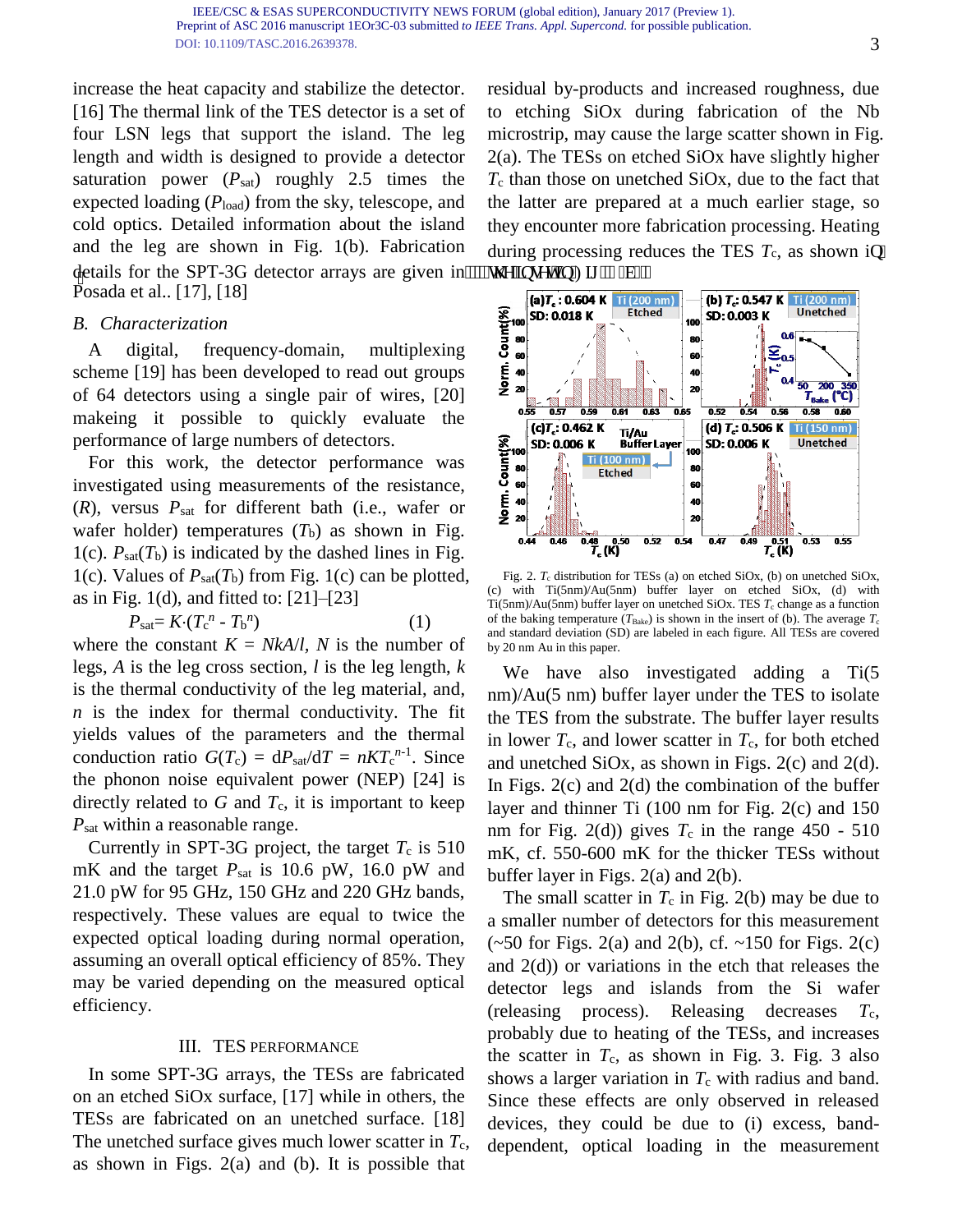setup, or (ii) heating of the TESs during release (or during final oxygen plasma cleaning to remove photoresist), which may depend on band because detectors for different bands have different leg lengths with different thermal conductivities.



Fig. 3. TES  $T_c$  as a function of the distance from the wafer center for unreleased detectors (top panel) and released detectors (bottom panel, the detector legs and islands are released from the Si wafer). Every 4th row of pixelss on this wafer was left unreleased.

## IV. PROPERTIES OF THE THERMAL LINK

We have fabricated two test wafers to investigate the effects of different film structures (Fig.  $4(a-c)$ ) and different leg widths and lengths (Fig. 4(d-f)), respectively. Fig. 4(a-c) shows results for detectors with (a) legs that have only LSN and Nb leads for reading out the TESs (black squares), (b) legs with LSN, the 500 nm SiOx dielectric for microstrip transmission line and Nb leads (blue dots), and (c) legs that have LSN and a complete microstrip transmission line (red triangles). *K* for detectors with only LSN and Nb leads is 3 times smaller than for the other configurations, and the microstrip Nb ground layer has little effect on *K*, as expected for a superconductor, so the thermal conductivity of the legs must be dominated by the SiOx layer, with the LSN contributing only ~30%.

Since the SiOx layer thickness is constrained by the filter design, and the LSN layer on the legs must be thick enough to support the island without breaking, changes to the leg thermal conductivity may require a different leg width or length. Fig. 4(d-f) shows measurements of detectors from a wafer on which ¼ of the detectors have 23% longer legs and ¼ have 26% narrower legs. A complete discussion of these results is outside the scope of this paper (more discussion about thermal link can be found in [25], [26]) and the origin of the scattering of *K* in our results is still under

investigation. However, it is clear that *K* is approximately proportional to the ratio of leg width to leg length (*W/L*), as expected for long legs. The scaling of *K* with *W/L* also suggests that the islands and legs are fully released, i.e., the legs are the only thermal link between island and the substrate. A touch between island and the substrate would give a higher *K* for long and narrow legs than the observed results.



Fig. 4. Detector parameters for different leg film configurations (a-c), and different leg widths and lengths (d-f). For these measurements,  $T<sub>b</sub> = 300$  mK. The detectors in (a-c) are dark (no load resistors on the islands).

### V. CONCLUSION

In summary, we have shown that adding a thin Ti(5 nm)/Au(5 nm) buffer layer under a Ti/Au TES significantly decreases the scatter in transition temperature. We have demonstrated that the thermal conductivity of the legs that support the SPT-3G detector islands is dominated by the SiOx microstrip dielectric layer, and that the thermal conductivity scales as expected with leg width/length. These results will be used to optimize the performance of the TES detector arrays for the new SPT-3G camera.

#### **REFERENCES**

- [1] A. A. Penzias and R. W. Wilson, "A Measurement of Excess Antenna Temperature at 4080 Mc/s.," *Astrophys. J.*, vol. 142, p. 419, Jul. 1965.
- [2] R. H. Dicke, P. J. E. Peebles, P. G. Roll, and D. T. Wilkinson, "Cosmic Black-Body Radiation.," *Astrophys. J.*, vol. 142, no. 9, p. 414, Jul. 1965.
- [3] D. Hanson et al., "Detection of B-Mode Polarization in the Cosmic Microwave Background with Data from the South Pole Telescope," *Phys. Rev. Lett.*, vol. 111, no. 14, p. 141301, Sep. 2013.
- [4] K. N. Abazajian et al., "Neutrino physics from the cosmic microwave background and large scale structure," *Astropart. Phys.*, vol. 63, pp. 66–80, Mar. 2015.
- [5] W. Hu and T. Okamoto, "Mass Reconstruction with Cosmic Microwave Background Polarization," *Astrophys. J.*, vol. 574, no. 2, pp. 566–574, Aug. 2002.
- [6] J. Bock et al., "Task Force on Cosmic Microwave Background Research," *arXiv:astro-ph/0604101*, Apr. 2006.
- [7] B. A. Benson et al., "SPT-3G: a next-generation cosmic microwave background polarization experiment on the South Pole telescope," in *Proc. SPIE 9153, Millimeter, Submillimeter, and Far-Infrared*